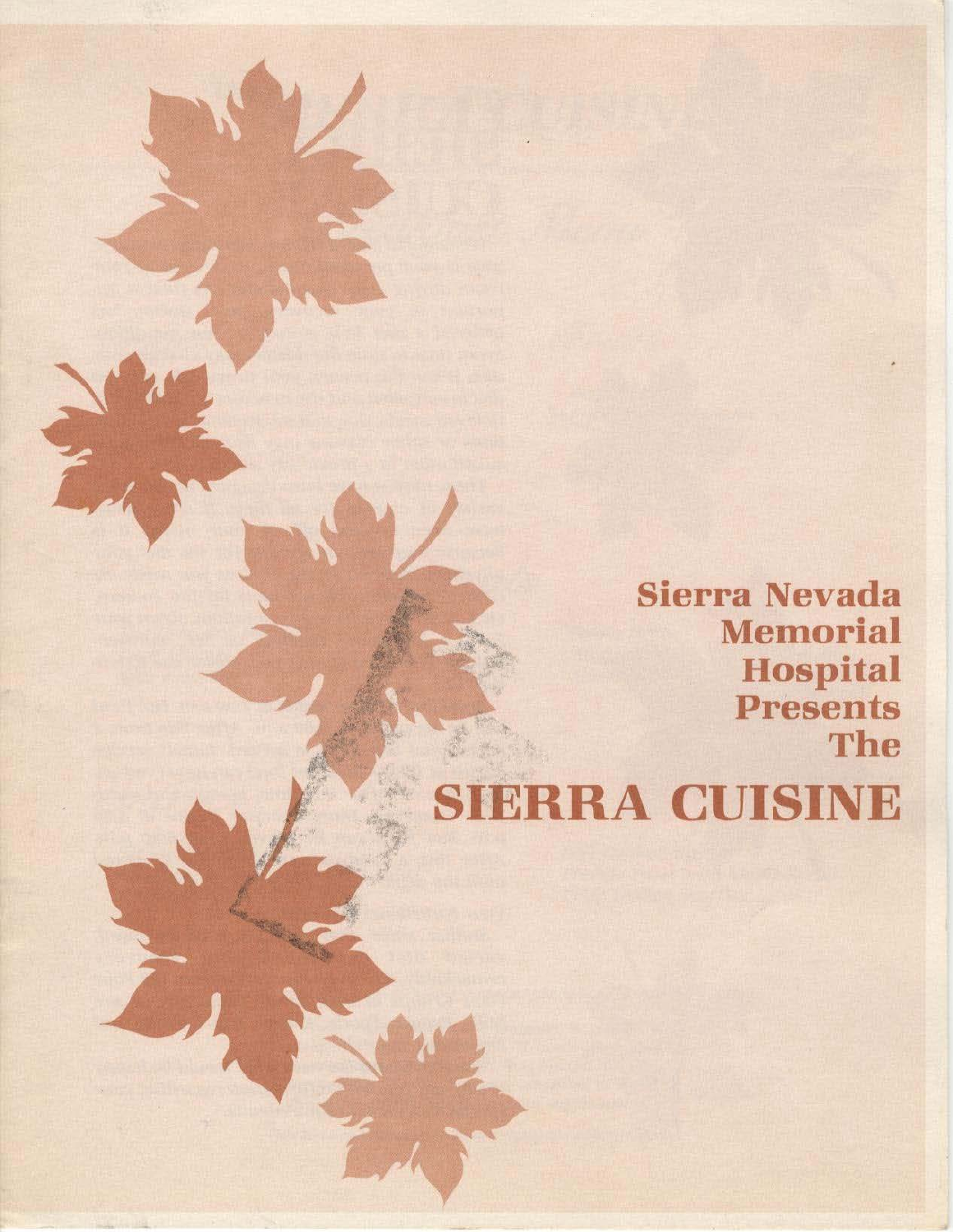•

## The **SIERRA CUISINE**

*Welcome to* Sierra *Nevada Memorial Hospital. This is your personal menu, to be kept in your room during your hospital stay. As food is imporlant to your recovery, your doctor has ordered a diet best suited to your condition.*  From h'me 10 *time the doctor* may *change* your *diet. When this occurs, your previously selected*  diet is cancelled and the new diet is substituted. *Delayed meals, due to tests, treatments, medications* or *other reasons may sometimes cause* a *substitution* in *a previously* selected *diet.* 

*These menus have been designed* to *provide a variety of choices for all diets.* If some *items have* been *crossed off of your menu, it is because they* are *not suitable for the diet your physician ordered* or *the choices you made* ex*ceeded the allowable amounts (of fat, sodium, etc.). Should you have any questions about your food,* a *Registered Dietitian* or *her represen· tative will be glad to visit you. Please call Extensian 62.3.* 

*Hot Cereal oj the day Corn Flakes*  **Rice Krispies** Shredded Wheat

Entrees

*French Toast with Maple Syrup Crisp Golden Waffles* 

*Breakfast service begins at 7:30 a.m. Hotfood can be served until 9:00* a.m. *After this time,* a *continental breakfast* is *served. Lunch service begins at 12:00 noon. Hotfood* can *be served until 1:30 p.m. After this time,* a *soup and sandwich is served. Dinner service begins at 5:30 p.m. Hot food* can *be served until 6:30 p.m. After this, a sandwich and beverage is served until the department closes at 7:30 p.m.* 

*Your Nutritional Wellness:* 

*Studies show that eating* a *well balanced, varied diet can speed your recovery remarkably. Try to choose foods from the Four Food Groups at each meal. These groups* are *Milk, Protein Foods, Breads and Cereals, and Fruits and Vesetables.* 

*The Nutritional Services Staff would be happy to provide you with information regarding your special nutritional requirements.* 

Chilled Juices



Breakfast Menu

Fruits

*Orange Apple V-8 Juice* 

*Banana Half Fresh Fruit* in *season* 

Gereals

*Raisin Bran All Bran* 

*Scrambled* Eggs *Soft Cooked Esg Cholesterol· Free Scrambled Eggs Golden* Omelet

<u> anno personal de conceptual de la propincia de la propincia de la propincia de la propincia de la propincia de la propincia de la propincia de la propincia de la propincia de la propincia de la propincia de la propincia </u>

*These menus have been designed to provide* a *variety of meals for all diets.* if *some items have been crossed off your menu, it* is *because they* are *not suitable for the diet your physician ordered. please call the Dietitian* if you *have any questions.* 

أورورور ومرور ومرور ومحدد والمراد المراد المتوافقة المرادين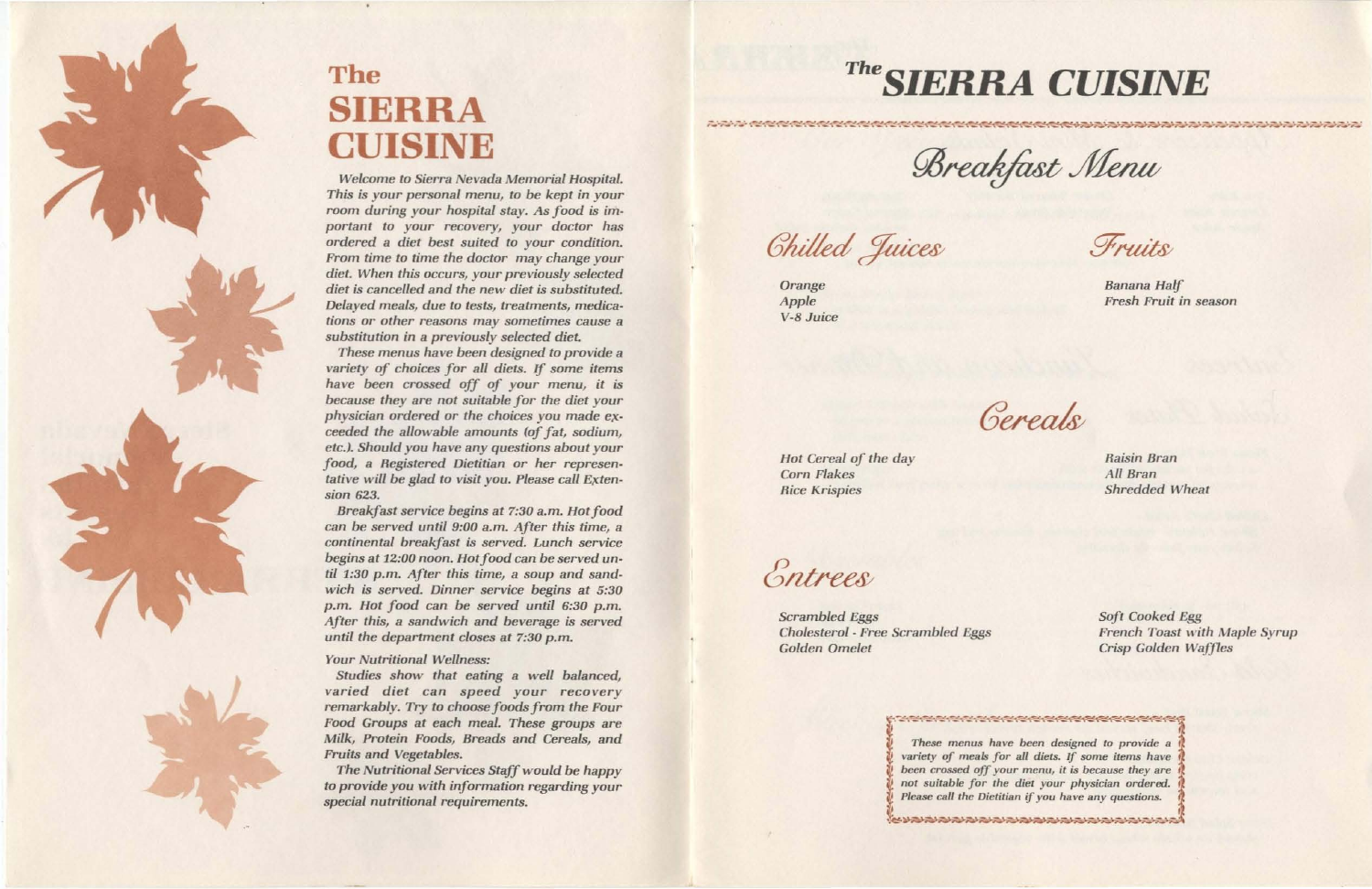V-& Juice Orange Juice *Apple Juice* 

1212121212121212121212121

Cream *Soup of the Day Vegetable Soup* 

Fiesta Fruit Plate a *colorful variety* of *fruits with*  a *scoop of cottage cheese and crackers* 

*Chilled Chef'S Salad - Sliced Julienne meats and cheeses, tomato* and egg *Select your favorite dressing* 

**Cold Sandwiches** 

Tuna Salad Sandwich *served* 011 *whole wheat bread with vegetable garnish* 

Our Specialties

*Sliced Roast Beef thinly shaved beef served* on *French bread* or *roll* 

*Deluxe Club Sandwich crisp bacon, lender turkey, mayonnaise, lettuce and tomato on white toast* 

# *TheSIERRA CUISINE*

 $\left| \right|$ 

Appetizers & Mini Salads

*Tomato Slices Tossed* Green *Molded Gelatin Salad* 

Entrees Luncheon and Dinner

Salad Llates

*Fillet of Fish*  tender *while fish seasoned with lemon and parsley* 

*Italian Spaghetti a meaty tomato* sauce *served over thin noodles* 

*Swiss Steak· Sierra Style grilled to* a *golden brown and baked in a seasoned* sauce

*Omelet of the Day the French* egg *delicacy, garnished with fruit* 

*Baked Chicken with Sauce baked to* a *golden brown ... topped with* a *delicious sauce* 

Hamburgera *grilled beef patty served with the "works"* 

Vegetables

*Baked Potato Rice Pilaf Mashed Potato* 

Weekly Specials

*Vegetable of the Day*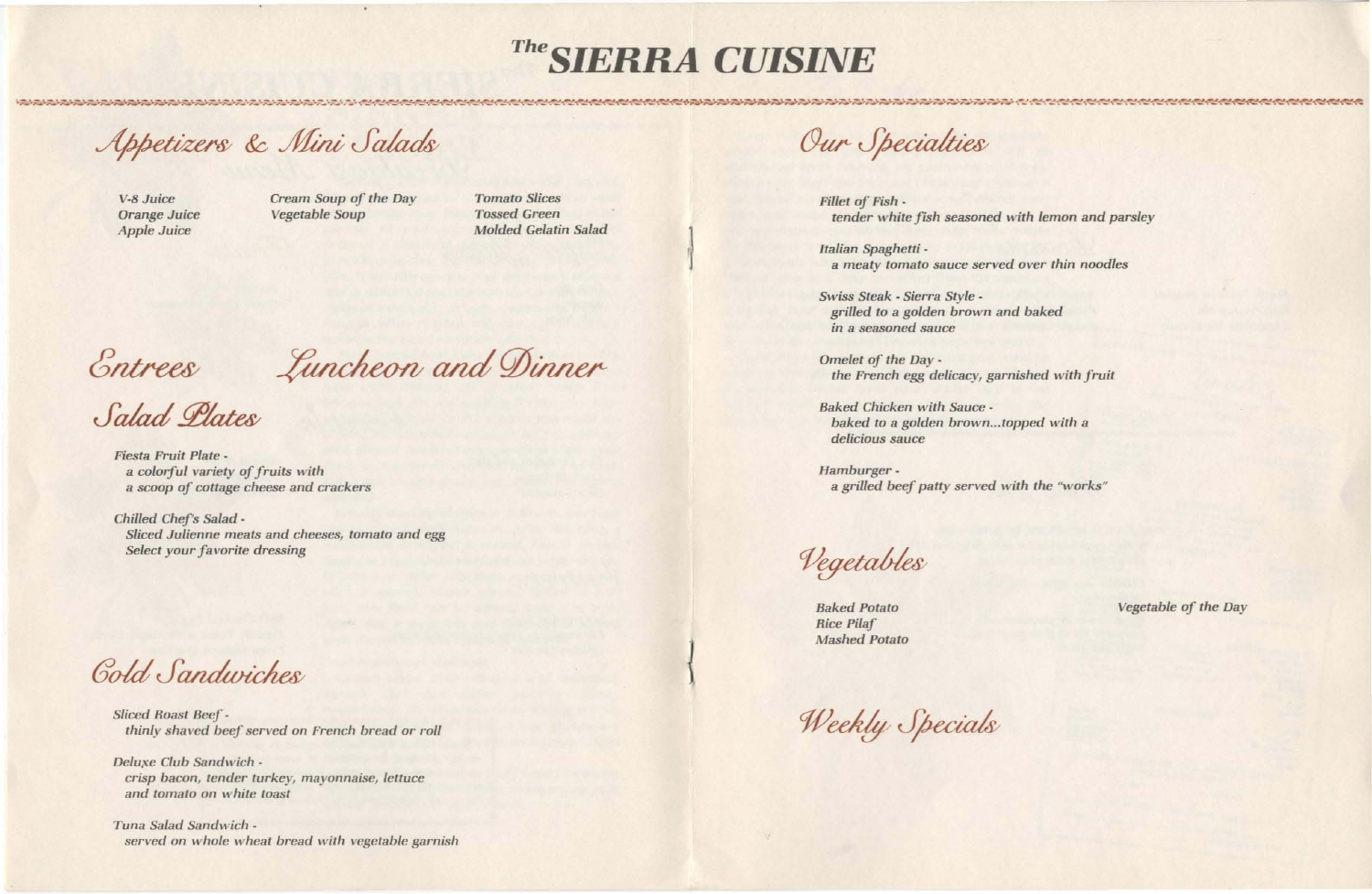Desserts

*Fresh Fruit in Season Gelatin Jewels Chocolate Ice Cream* 

*Angel Food* Cake *Pudding Baked Custard* 

Good food is enhanced by good wine. *Enjoy this* experience *by selecting* one *of our fine wines with your meal.* 

> *Chablis* - a *light, dry, white table wine*

> *Rose* - an *ever popular, all purpose* wine *that goes well with any food*

### How To Order

*Vanilla lee Cream Fruit Sherbet Dessert of the Day* 

**SISISIOS RRAMARALLANARARANARARA** 

Wine List

*Keep this* menu in *your room. An appropriate order sheet for your diet prescription will be distributed* each *morning* on *your brealifast tray. Please take it off the tray and circle your choices. A Nutritional Services Representative will collect your menu* and *assist you between 9:00 and 10:30 a.m.* If *for any reason, you cannot have your menu ready by this time, it will be our pleasure to fill one out for you. Patients admitted after 2:00 p.m. will receive a "House" Diet until they can select from the menu on the following morning.* If a *friend* or *relative will be selecting your meals, we* can *supply them with*  several menus *in advance. Please make your request known to the Nutritional Services Representative.* 

*Guest* trays *for visitors* are *available and must* be ordered *through Nursing Personnel at least* 2 *hours in advance. Please have your visitor pay at the Cashier's desk in the front Lobby and bring the receipt to the Nutritional Services Department.* 

monarcaramana *<u>Small</u>* Medium m Large Orange Juice APPETIZERS Vegetable Soup MINI SALADS **SALAD DRESSINGS Broth Tossed Green**<br>Molded Salad French<br>
French<br> *Italian*<br> *Blue Cheese*  $Low\text{-}Cal$ *fored on Days Indicated)*<br> *M, TH, SAT Roast Beef*<br> *TUES, SUN Club House*<br> *W. F. F.* **ES, SUN Club House**<br>**W**, F Tuna Salad **Fruit Plate**<br>**Fish Fillet** *ENTREES* Spaghetti Chef's Salad Swiss Steak **Omelet** Special of the Day **Raked Potato**<br>Rice Pilaf<br>Mashed Potatoes VEGETABLES Vegetable of the Day DESSERT *DESSERT*<br>*Fresh Fruit*<br>*Gelatin Jewels*<br>*Custard* **MISCELLANEOUS** Sherbel Custard Angel Food Cake Dinner Roll Choc. Ice Cream Pudding<sup>C</sup> Crackers Van. Ice Cream Coffee Creamer **Dessert Special** Margarine Coffee<br>Decaf Coffee<br>Decaf Tea<br>Hot Tea Jelly **BEVERAGES** Honey Mill 2% Milk Nonfat Milk BLAND: NO COFFEE, TEA, DECAF COFFEE, Chablis CHOCOLATE, WINE Rose Day: M T W TH F SAT SUN Date **Sugar** Room REGULAR-BLAND 4